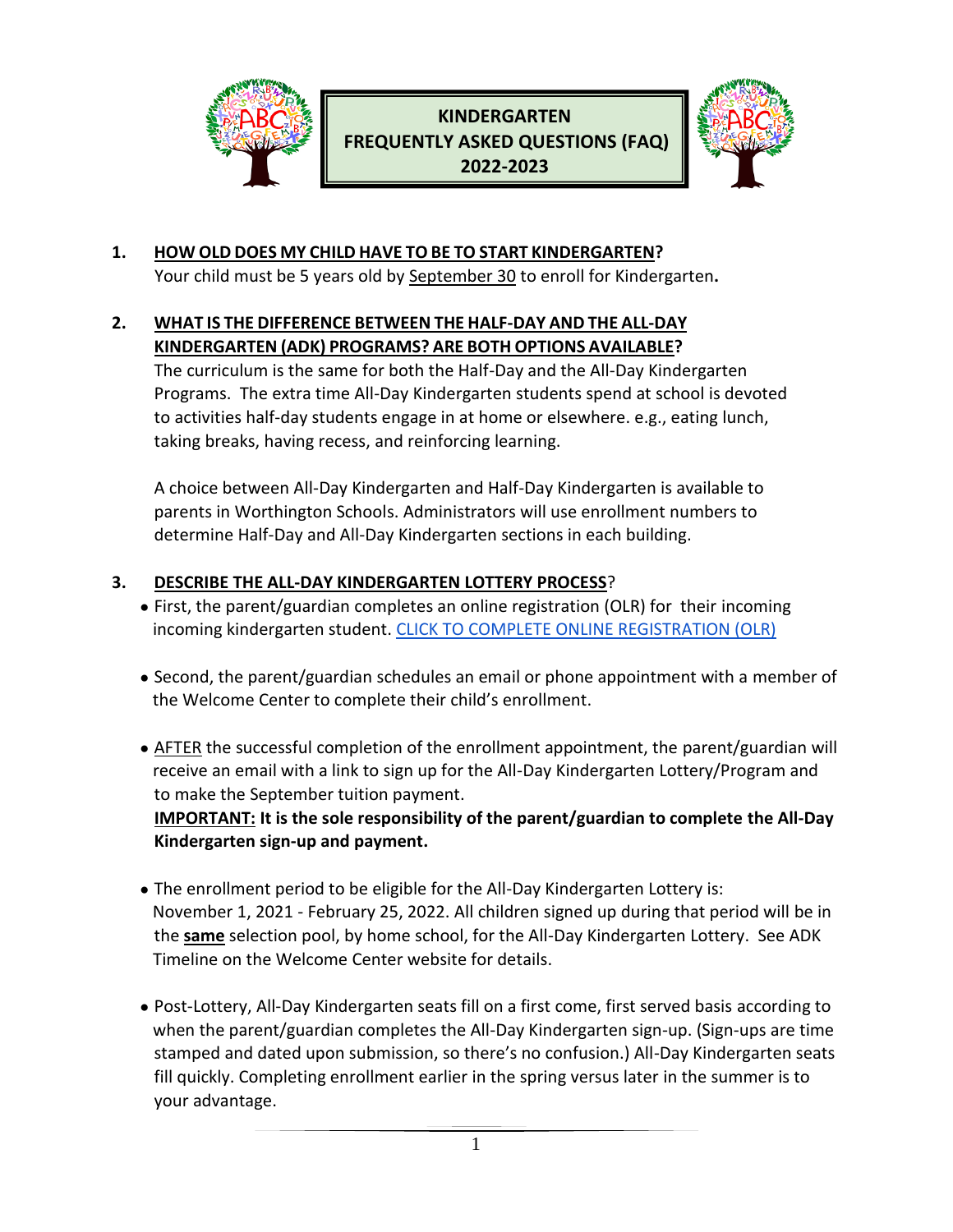## **4. WHEN IS AN ALL-DAY KINDERGARTEN LOTTERY NECESSARY?**

If there are more All-Day Kindergarten applicants than available seats at an elementary school, then a lottery will be necessary. If there are more seats available than applicants at a given elementary school, then a lottery will not be necessary.

#### **5. WHAT IS THE COST OF THE ALL-DAY KINDERGARTEN PROGRAM? IS THERE A PLAN FOR FAMILIES WHO CANNOT AFFORD THE ALL-DAY KINDERGARTEN PROGRAM?**

Parent/guardian is charged a monthly tuition fee of **\$345.00**, (9 total payments; September-May) in addition to the standard school fee that is paid by all Kindergarten families.

If you believe your child may qualify for free or reduced tuition under the Federal Lunch Program, please share that during your Welcome Center enrollment appointment and **prior to** signing up for the All-Day Kindergarten Lottery/Program.

## **6. ARE REFUNDS AVAILABLE FOR ALL-DAY KINDERGARTEN STUDENTS?**

Refunds will be processed **after** the All-Day Kindergarten Lottery if:

- Your child enrolls in a private Kindergarten (withdraws from the ADK Program).
- Your family moves out of the Worthington School District (withdraws from the ADK Program).
- Your child accepts a Half-Day Kindergarten slot.

 Refunds for children on the All-Day Kindergarten waitlist will be processed at the end of the first week of school. Refunds will be issued on a prorated basis once the school year is underway.

**7. DO OPEN ENROLLED STUDENTS HAVE THE OPPORTUNITY TO RETURN TO THEIR HOME SCHOOLS?** If there is space available. **Open enrollment is a choice, and there is no guarantee that your child will be able to return to their home school for 1st grade**.

### **8. IS TRANSPORTATION PROVIDED FOR KINDERGARTEN STUDENTS?**

Transportation will be provided to Kindergarten students (both half-day and all-day) who live on established school bus routes and who are not open enrolled.

### **9. ARE LUNCHES AVAILABLE FOR KINDERGARTEN STUDENTS?**

All-Day Kindergarten students are able to purchase lunch at school or may bring a packed lunch. Lunches are not available for Half-day Kindergarten students.